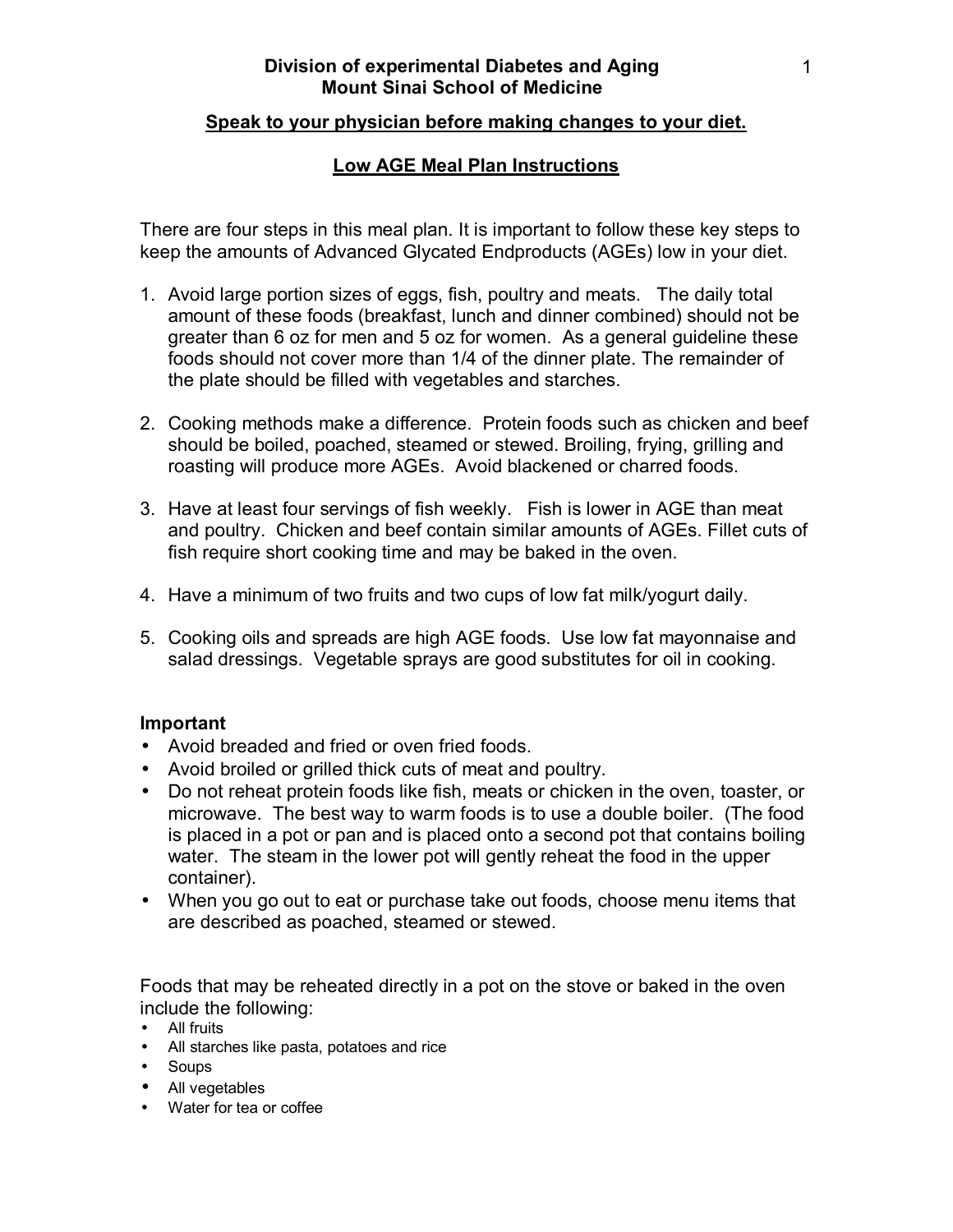# **AGE Food List**

## **Group 1 Low AGE**

## **Carbohydrate foods**

## **Breads**

All breads, bagels and rolls. **Please do not toast.** 

## **Cereals**

Cooked- oatmeal, cream of wheat and cream of rice

Ready to eat-The best choices are Bran Flakes-Puffed Wheat and Puffed Corn. **Grains** 

## Corn and rice

Pasta should not be cooked for more than 10 minutes.

Potatoes, boiled or mashed. They may be baked in the oven without added margarine or oil during cooking.

## **Dairy**

Ice cream, milk, pudding and yogurt. Low fat cheeses.

Avoid all regular cheeses.

## **Fruit and Vegetables**

All fresh, canned and cooked. All juices. Limit dried fruits.

## **Legumes (dried beans and lentils)**

Good low AGE protein sources and can be prepared in the oven or any way you like.

This group is lowest in AGE but the more processed a food the higher the AGE. Convenience foods like frozen toasted waffles and fast food french fries are higher in AGEs than comparable cooked cereals and oven roasted potatoes. Crackers contain more AGE than slices of bread.

## **Condiments and Sweets**

All. This includes honey, ketchup, mustard, sugar, soy sauce and vinegar.

## **Beverages**

Limit hot cocoa mixes or chocolate drinks. All others are allowed as desired. Examples are coffee, tea and sodas.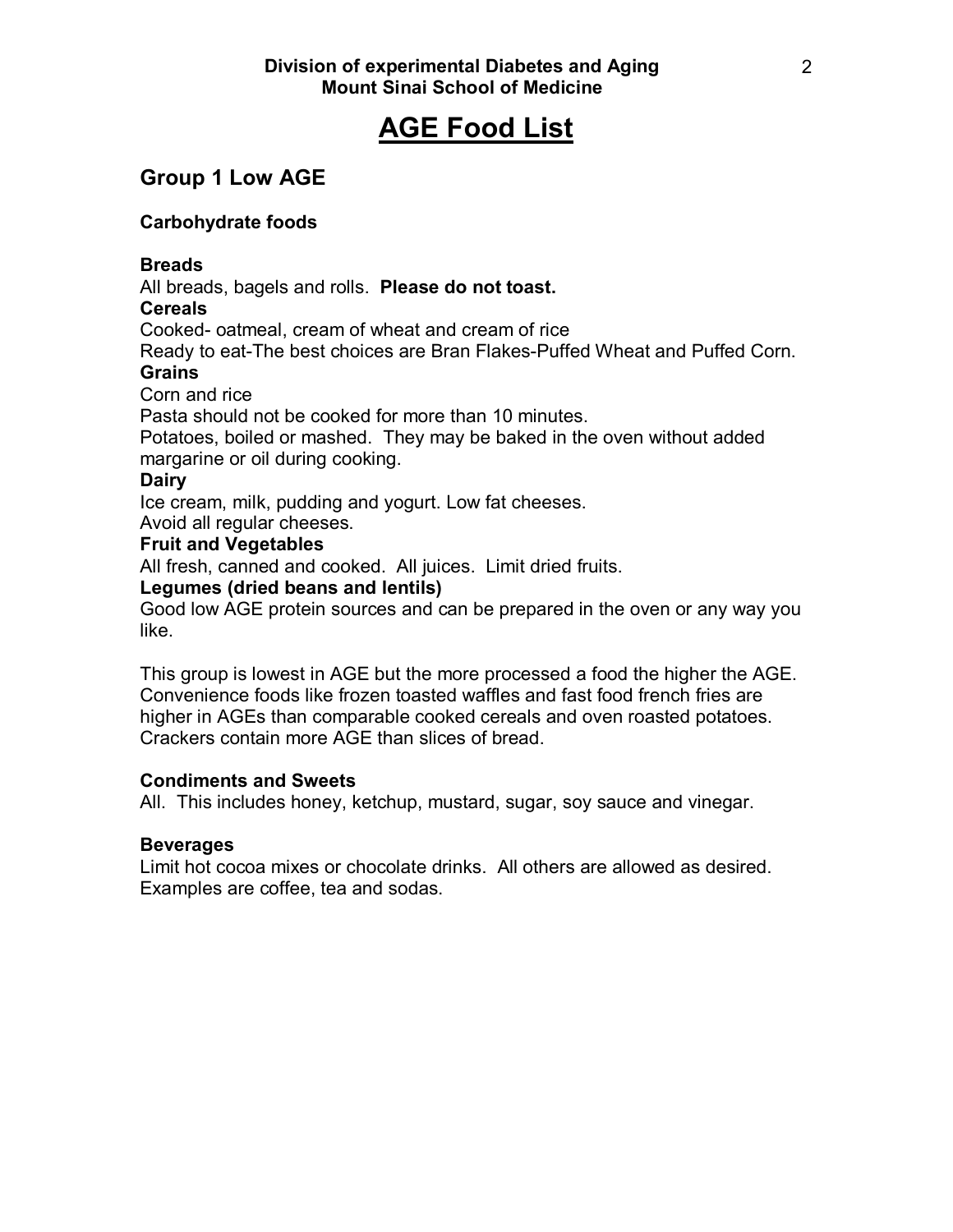## **Group 2 High AGE**

## **Protein foods and fats**

## **Meats and other animal protein choices**

Best choices

- 1. Fresh fish, baked or poached
- 2. Pork and veal, baked, poached or stewed.
- 3. Lean ground beef or chicken made into meatballs or baked into a loaf.
- Boiled, poached or stewed cuts of beef, chicken and all other meats.
- Limit whole eggs to three times a week. Avoid frying. Egg whites can be prepared in any manner.
- Avoid blackened, charred, crisped (this indicates frying) or grilled fish, meats and poultry.

## **Tofu**

Avoid broiling or frying

## **Fats**

Best choices

- 1. Cream cheese, light or reduced calorie. No regular cream cheese.
- 2. Margarine, soft, reduced calorie
- 3. Mayonnaise, low fat or diet only. No regular mayonnaise.
- 4. Salad dressings, low fat or diet.
- 5. Vegetable sprays

Avoid large portion sizes no matter how the food is prepared.

## . **Snack Suggestions**

Angel food cake Baked corn chips Dairy products-ice cream, pudding, yogurt (Avoid high fat choices) Fruit Granola Bars, soft type Popcorn Rice cakes **Soups** Whole grain breads with light margarine or low sugar spread if desired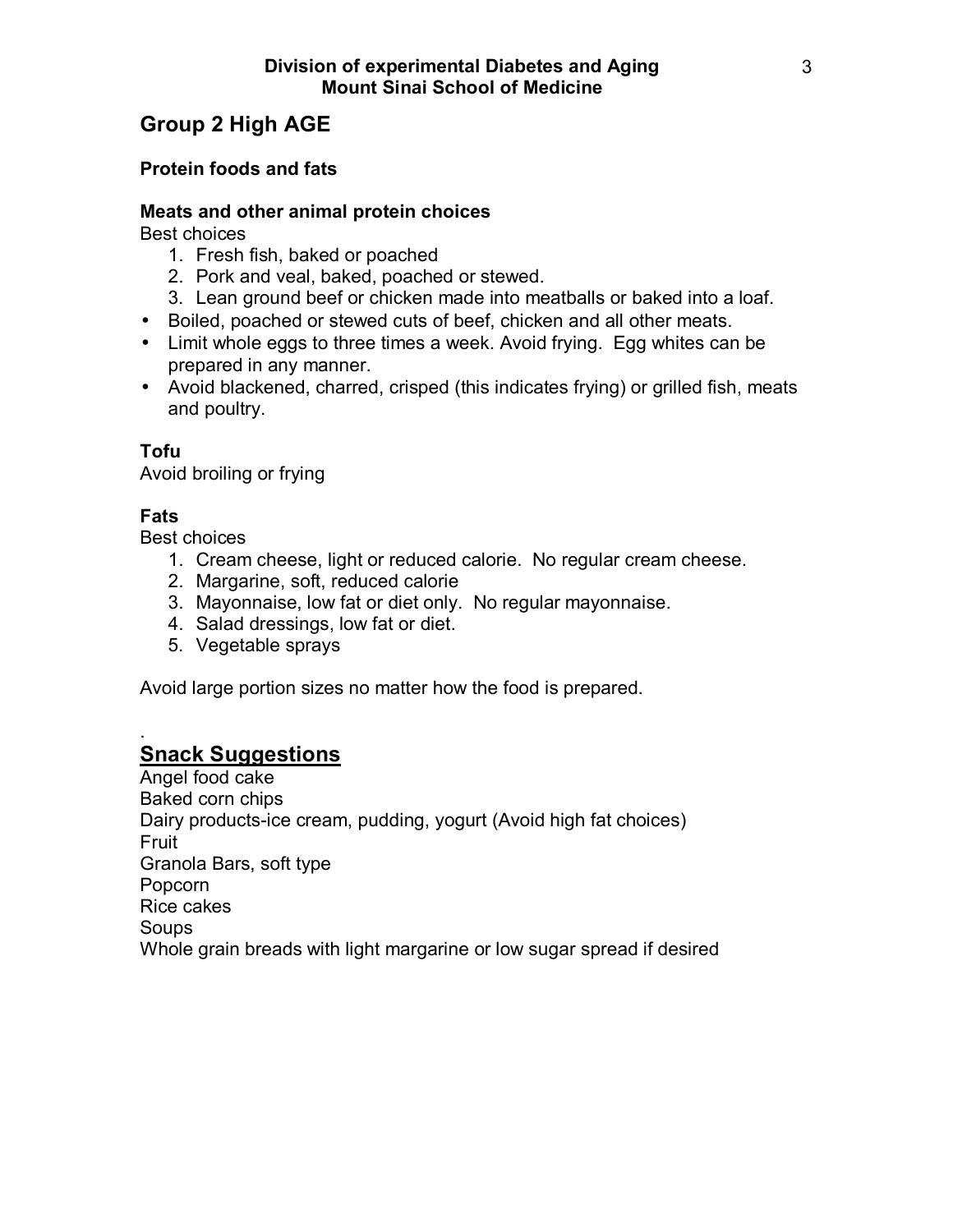## **Meal Suggestions**

- Chicken, boiled or stewed
- Fresh Fish, baked or poached
- Meat Balls and meat loaf, made with lean ground chicken or turkey
- Salmon or Tuna loaf made with canned fish
- Soups
- Bean and pasta salads
- Tofu (not broiled or fried)
- Yogurt and salad

Remember the correct portion sizes. A good idea is to fill your plate half full with vegetables and  $\frac{1}{4}$  full with a starch. That will help you limit the protein choice.

## **Sandwich Stuffing Suggestion**

- Chicken slices made from boiled chicken with low fat mayonnaise if desired.
- Canned tuna or salmon. Try using light Italian salad dressing instead of mayonnaise.
- Fish loaf
- Smoked salmon. Use light cream cheese.
- Deli ham (boiled or smoked)

Use low fat mayonnaise or soft spread margarine if you need some kind of fat on your sandwich.

For a very low AGE meal try pita bread stuffed with vegetables (raw or cooked) dressed with low fat Italian salad dressing. You can add boiled chicken chunks or canned fish.

## **Fast Foods and Take Out**

These foods are generally high in AGE and should be avoided.

If you find yourself in a situation where you will be eating foods in this category, lowest AGE fast foods are listed below:

- Burgers without cheese
- Corn
- Frankfurters that are boiled
- Steamed Chinese food
- Soups

## **Try new foods!**

There are many ethnic foods that may be new to you but are very low in AGEs and high in nutrition value.

*Gefilte Fish*. These are fish patties sold in jars or cans in the Kosher food section.

*Humus*. This is a spread like peanut butter and is made of chic peas and sesame seeds. It is popular in North Africa and scooped with pita bread or raw vegetables. It is sold in the refrigerator case in the appetizing or salad section in supermarkets.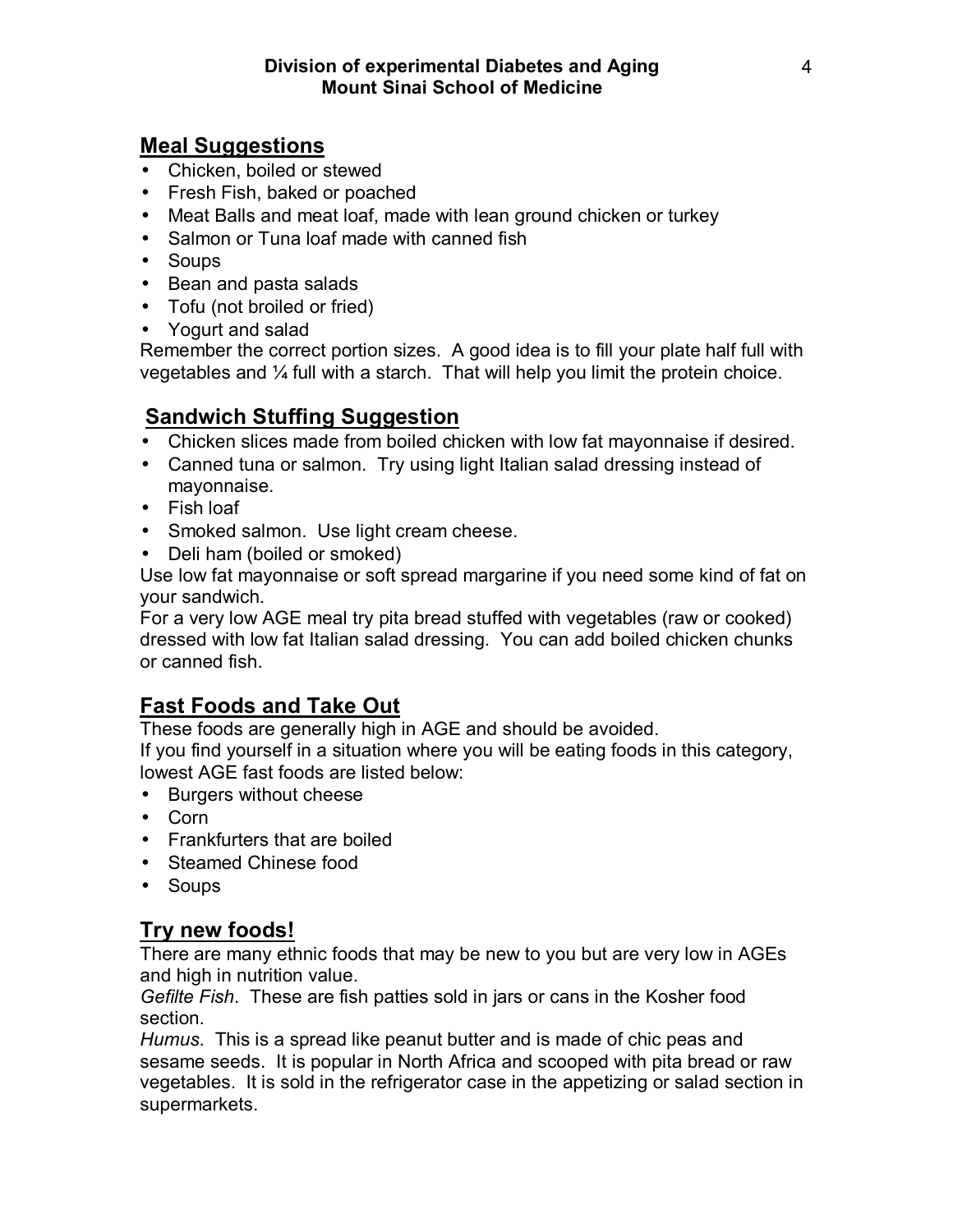## **Recipes**

## **Chicken Soup**

1 Chicken (3 1/2 lb) cut into quarters 1 medium onion, peeled 2 carrots peeled 2 stalks celery 1 parsnip or medium turnip peeled 6 cups boiling water 1 tsp salt  $\frac{1}{4}$  tsp pepper

Place chicken and vegetables into a 4-quart pot. Pour boiling water over chicken and then add seasonings. Cover and simmer for 1 hour. Add cooked noodles or rice to individual servings. This will make 4-8 servings.

### **Chicken Stew**

1 large onion, diced 1 3-4 lb chicken cut into eigths, skin removed  $\frac{1}{2}$  cup water 1/2 tsp salt  $\frac{1}{4}$  tsp pepper 3 Tbs all purpose flour 1 Tbs paprika  $\frac{1}{4}$  cup chicken sauce Spray a heavy 4-quart pot with vegetable spray. Add onions and cook for five minutes. Stir often to avoid burning. Add water and chicken pieces and simmer 1 hour. Remove  $\frac{1}{4}$  of sauce from pot of cooked chicken. Add the seasonings and stir until smooth. Add this mixture to the liquid portion in the pot. Cook an additional 10 minutes.

This will make 6 servings.

## **Egg Salad**

- 2 eggs cooked
- 2 egg whites cooked
- 1 tbs light mayonnaise
- 1 tbs diced onion
- 1 tbs diced celery

Mash eggs and mix with remaining ingredients.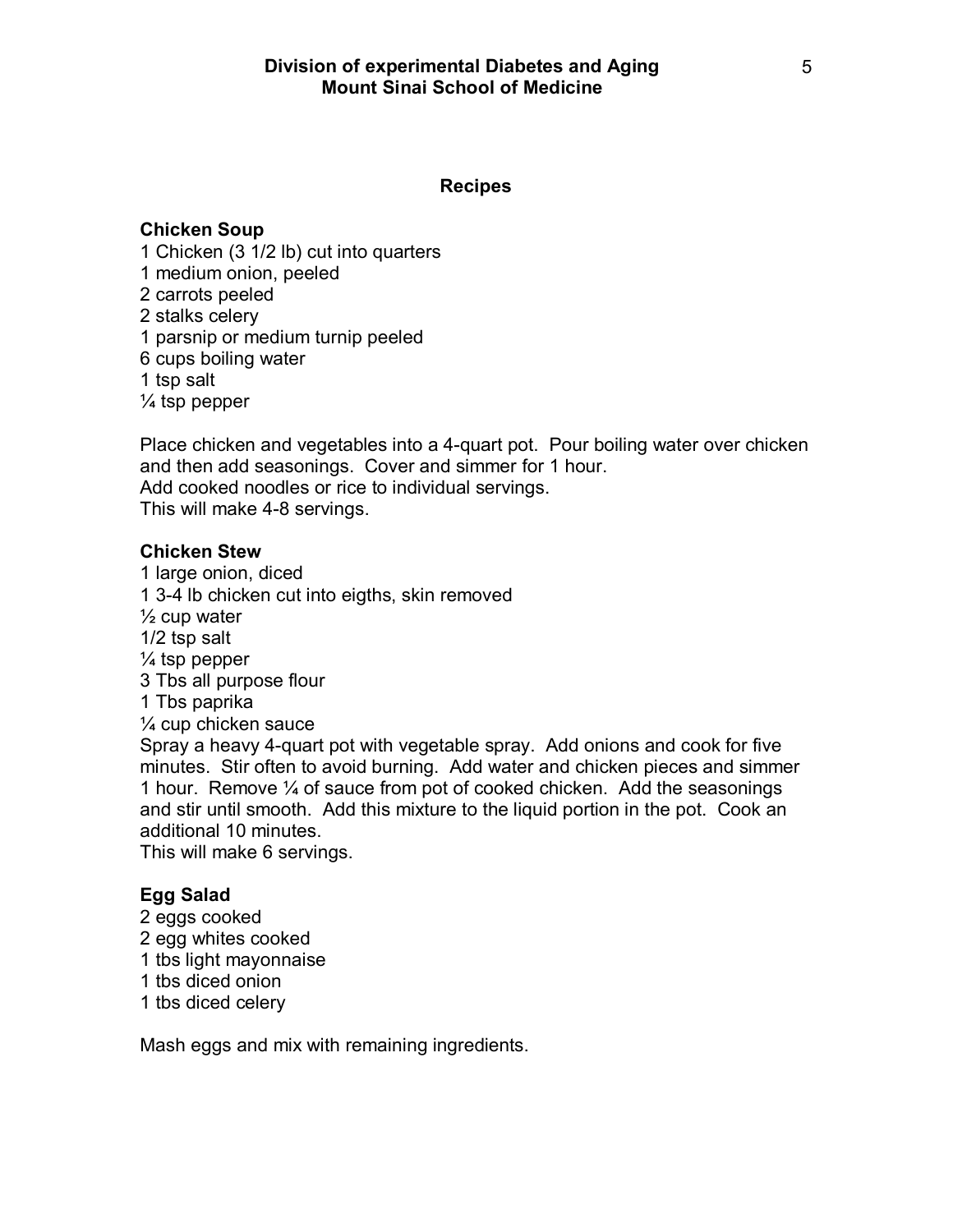## **Tuna Loaf**

16 oz chunk light tuna in water 4 large egg whites 2 tbs lemon juice 2-tsp onion flakes 2 slice white bread grated into crumbs 1/8 tsp pepper 1cup milk

Heat oven to 350 degrees. Flake tuna and add pepper Beat egg whites and add lemon juice, onion, crumbs and milk. Add this mixture to fish. Bake in a greased 9"x5"x3" loaf pan for 35-45 min.

## **Tuna Pasta Salad**

6 oz canned tuna in water  $\frac{1}{4}$  cup diced onion  $\frac{1}{4}$  cup Italian salad dressing 2 cups pasta, elbows or rotini 2 garlic cloves mashed and minced  $\frac{1}{4}$  cup fresh parsley or basil

Cook pasta drain and toss with salad dressing. Add remaining ingredients.

### **Humus**

1 2/3 cup canned chic peas  $\frac{1}{4}$  cup sesame tahini  $\frac{1}{4}$  cup lemon juice 3 cloves garlic mashed and minced  $\frac{1}{2}$  tsp dried coriander or parsley  $\frac{1}{4}$  tsp ground cumin  $\frac{1}{4}$  tsp paprika Dash red cayenne pepper

In blender or food processor, blend chickpeas, tahini and lemon juice in batches until mixture reaches consistency of a coarse paste. Add water if needed. Add seasonings and garlic and process again to combine.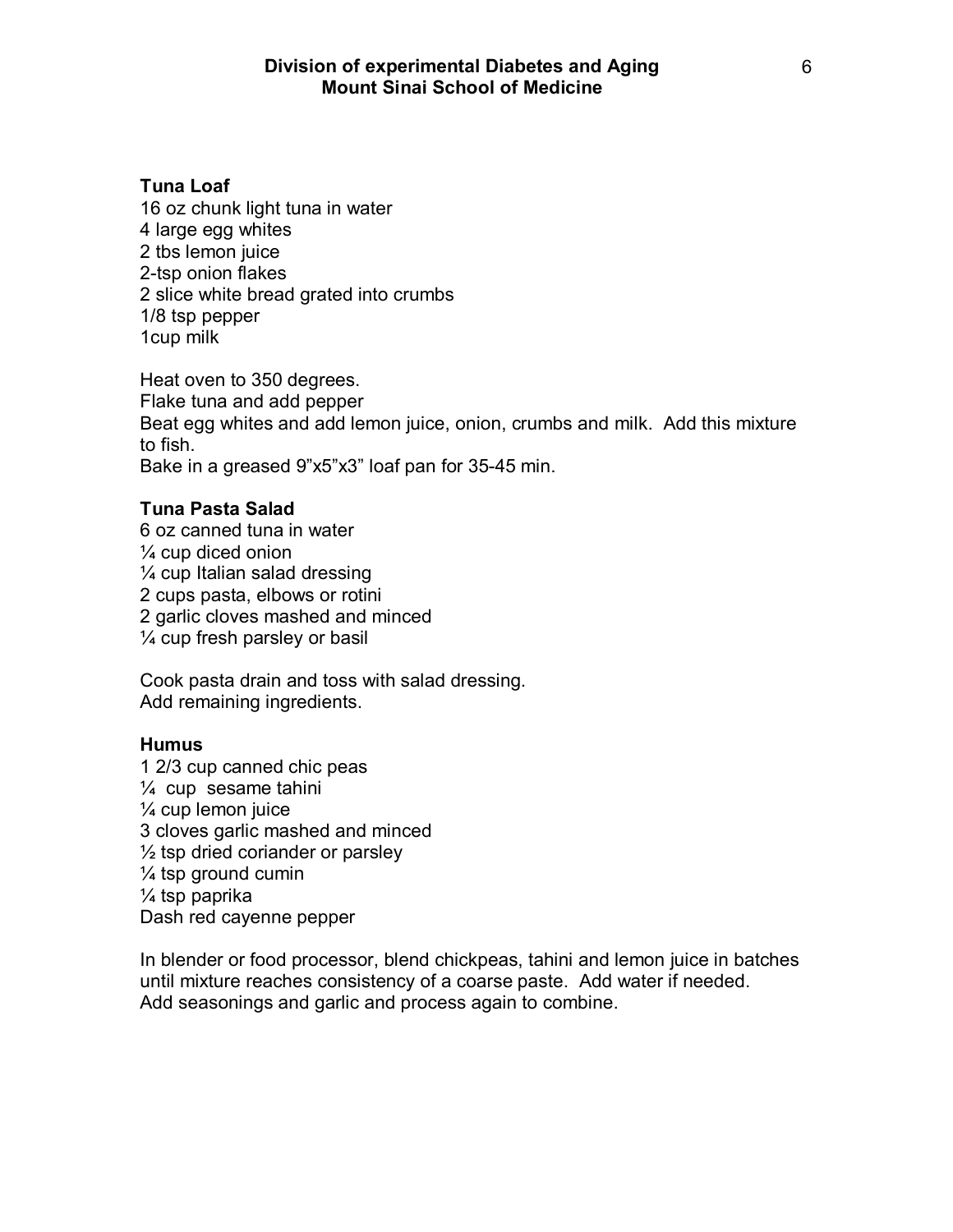## **Marinades**

Mix ingredients and marinate in the refrigerator for at least 8 hours.

| For Fish Kebabs   |                                         |
|-------------------|-----------------------------------------|
| 1 tbs olive oil   | 2 tbs Dijon-style mustard               |
| 2 tbs honey       | 1 tbs dry sherry                        |
| 1 tbs lemon juice | salt and freshly ground pepper to taste |

#### For Fish Fillets

 $\frac{1}{2}$  cup lemon juice  $\frac{1}{2}$  cup reduced sodium soy sauce 2 tsp Asian sesame oil 2 tsp peeled, finely chopped ginger root Salt and freshly ground pepper to taste

#### For Meat Kabobs

 $\frac{1}{2}$  cup dry red wine 2 tsp minced garlic 2 tbs olive or canola oil 2 tsp peeled, finely chopped ginger root 1  $\frac{1}{2}$  tsp curry powder  $\frac{1}{2}$  tsp freshly ground pepper to taste 2 tsp reduced sodium soy sauce 2 tbs Ketchup or tomato sauce

For Chicken and Pork  $\frac{1}{2}$  cup orange juice  $\frac{1}{2}$  tbs sesame oil 1 tsp finely minced garlic  $\frac{1}{4}$  cup sherry or rice wine  $\frac{1}{4}$  cup reduced sodium soy sauce 2 tsp peeled, finely chopped ginger root

For Vegetables 2 tbs olive oil 1 tsp Dijon style mustard 1 tsp minced garlic  $\frac{1}{4}$  tsp salt  $\frac{1}{4}$  cup white wine vinegar Tsp freshly ground pepper to taste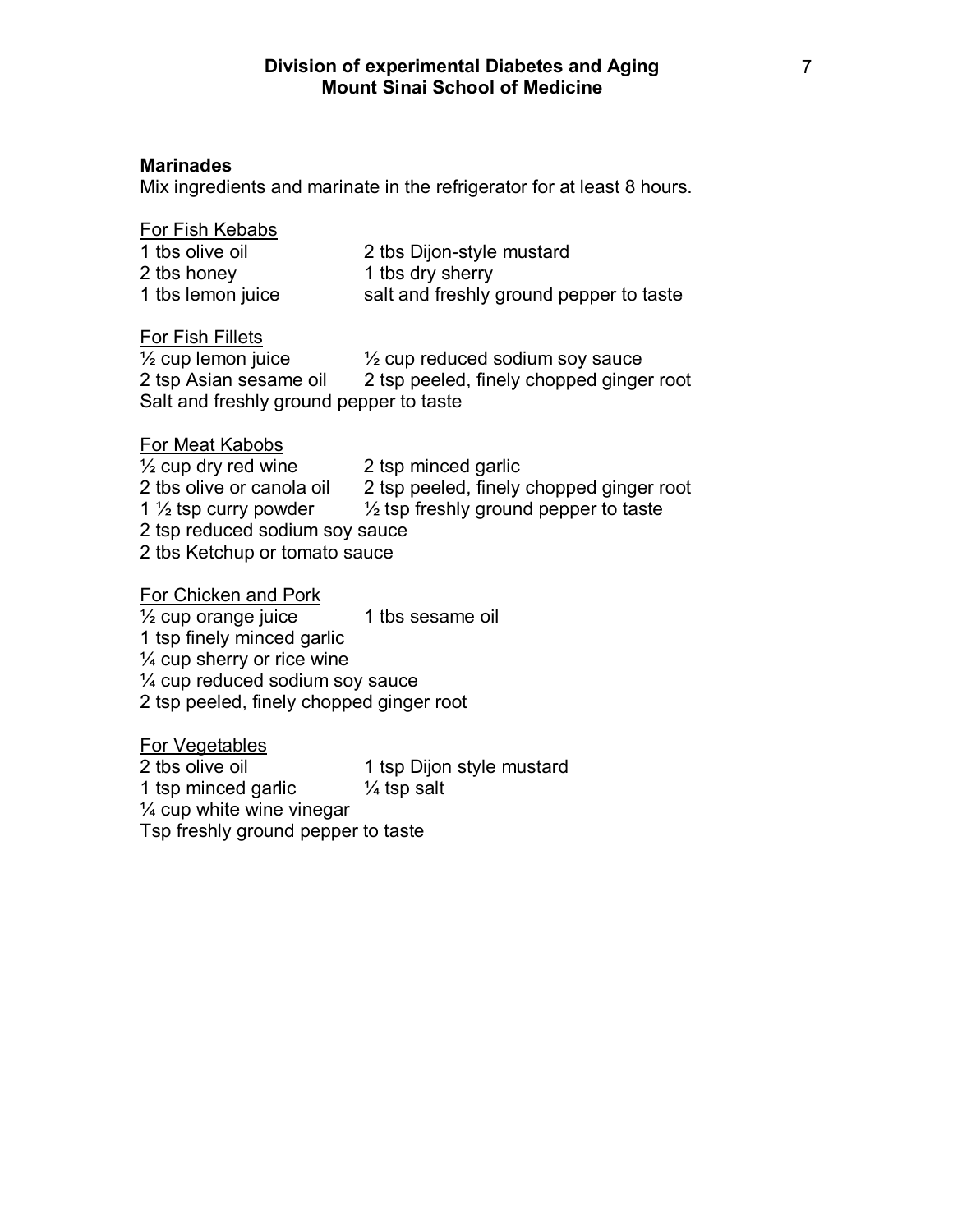Low AGE Sample Menus**\*** *Day 1*  **Breakfast Breakfast COMEX COMEX COMEX COMPONENT COMPONENT CONTRACT OF THE STATE OF THE STATE OF THE STATE OF THE STATE OF THE STATE OF THE STATE OF THE STATE OF THE STATE OF THE STATE OF THE STATE OF THE STATE OF THE**  Whole wheat bread Soft margarine Coffee or tea, 1 % milk **Lunch** Egg salad (1egg with 2 egg whites) Light mayo Onion chopped or celery Lettuce and tomato Large hard roll Apple Water or any beverage **Snack Angel food cake, Herbal tea Dinner** Poached salmon Corn, canned or steamed Green beans, steamed Dinner roll or slice bread Soft margarine Fruit salad Water or beverage **Snack Low fat yogurt** <u>Day 2</u><br>Breakfast **Puffed wheat**  Non fat or 1% milk Whole wheat bread Fruit spread, low sugar Grapefruit or melon Coffee or tea **Lunch** Humus Pita bread Vegetable strips (cucumber, peppers, zucchini) Water or any beverage **Snack** Pear, raw **Dinner Dinner Chicken** soup or stew Noodles Cooked carrots, celery, onion (any vegetables) Tossed salad with light salad dressing Dinner roll Water or beverage

**Snack Ice cream** 

\*Portion sizes to be adjusted to meet individual needs.